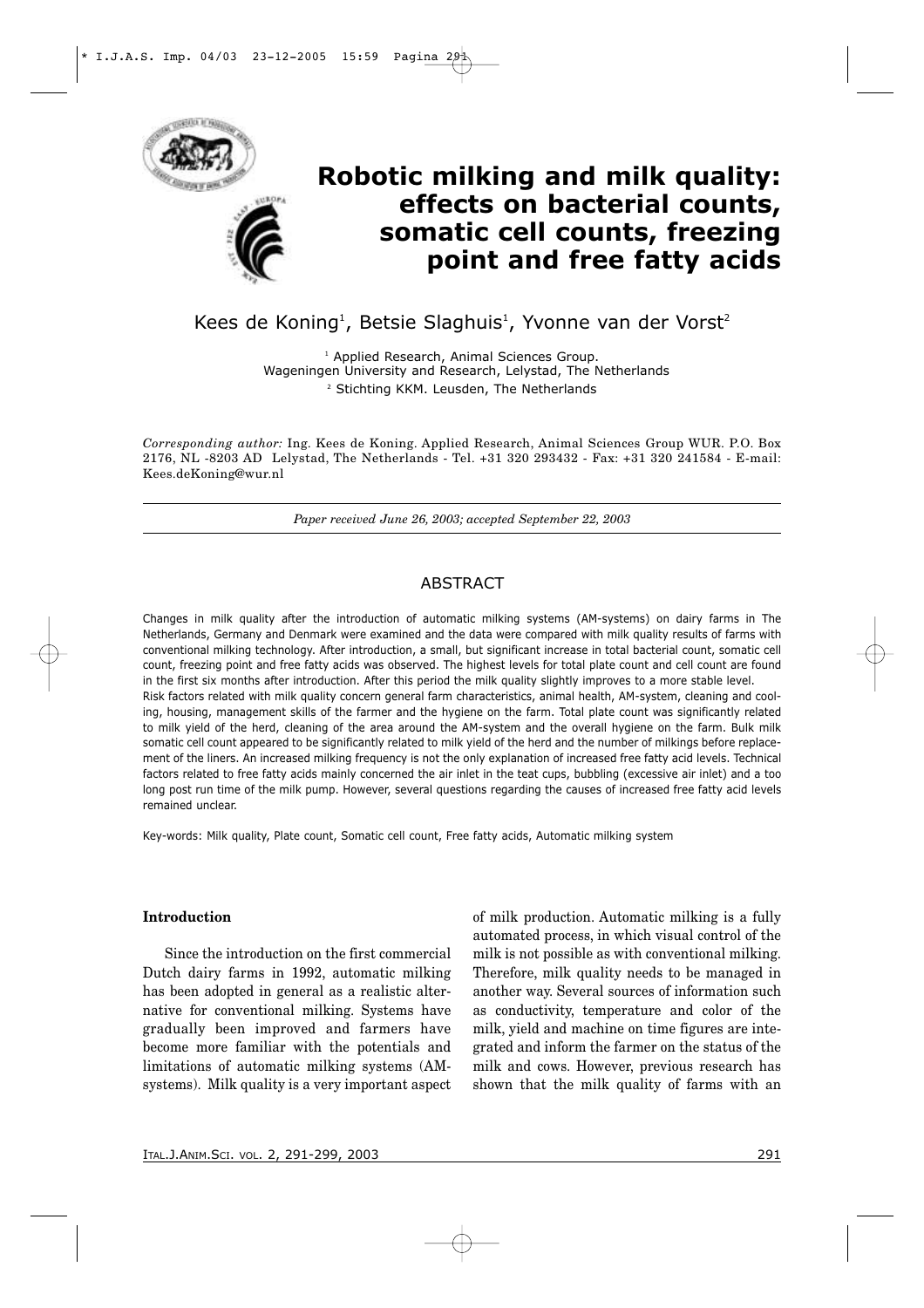automatic milking system was significantly lower both when compared to the milk quality of the period before the introduction of the AM-system and when compared with the quality of conventional milking parlors (Billon, 2002; Klungel et al, 2000; Justesen and Rasmussen, 2000; Pomies and Bony, 2000; Van der Vorst and Hogeveen, 2000).

In the EU project Automatic Milking (Meijering *et al.*, 2002), within work package 4 "Milk quality and automatic milking", much attention is paid to milk quality and automatic milking. In order to obtain more information regarding automatic milking and milk quality within this research, milk quality results from three countries were analyzed. Secondly the technical and management factors affecting the milk quality on farms with an AM-system were identified and quantified in an epidemiological study. In the final phase the issue of free fatty acids (FFA) will be studied more in depth. This paper describes the main results of the research on milk quality within the EU project.

## **Material and methods**

*Study 1 - Milk quality of farms with an AMsystem in comparison with conventional milking*

All farms in Denmark, Germany and The Netherlands, using an AM-system (AM-farms) between February 2001 and October 2001 were selected. The farms were divided in groups (AMgroups) as presented below, based on the installation dates of the AM-system:

1) Before January 1, 1998 (AM1)

2) January 1, 1998 - March 31, 1999 (AM2)

3) April 1, 1999 - June 30, 2000 (AM3)

4) July 1, 2000 - December, 2000 (AM4)

In total 99 Danish, 33 German and 262 Dutch farms were included in the study.

For the period of January 1997 until December 2000, for every selected farm, bulk milk quality data were collected. The collected milk quality parameters were: Total plate count (TPC), bulk milk somatic cell count (BMSCC), freezing point (FP) and free fatty acids (FFA). Total Plate Count is mainly a measure for the bacteria pre-

sent in the milk, BMSCC is a measure for the inflammatory cells in the udders of the cows, FP provides an indication on the amount of water in the milk and FFA is a measure of damage to the fat globules. FFA data were not available for Denmark and Germany.

Furthermore, two control groups were used. For the Netherlands, one group of 295 farms, milking two times a day (C2), was randomly selected. The second control group consisted of all farms  $(n=40)$  milking three times a day  $(C3)$  with a conventional milking parlor. Data of such control groups for Denmark and Germany were not available. Therefore, it was chosen to present the national averages of all dairy farms in these countries as a reference to the outcomes of the AM farms.

*Study 2 - Identification and quantification affecting milk quality on AM-farms*

The second study aimed to identify possible risk factors that affect milk quality on farms with AM-systems. A preliminary study was started in 2001 in the Netherlands to identify the risk factors on a larger scale (Van der Vorst & Ouweltjes, 2003). In that study 124 AM-farms were visited. The farms were analyzed for risk factors focusing on four milk quality parameters: TPC, BMSCC, FP and FFA. For study 2, out of these 124 farms, a selection was made based on the bulk milk quality performance during month 7 through 18 after introduction. The milk quality performance levels used resulted in the following groups:

Total plate count (TPC) (x1000 CFU/ml)

- TPC low < 8, TPC medium 8-14, TPC high >14 Bulk milk somatic cell count (BMSCC) (x1000 cells/ml)

- BMSCC low <170, BMSCC medium 170-265, BMSCC high >265

Free fatty acids (FFA) (mMol/100 g fat)

- FFA low <0.55, FFA medium 0.55-0.78, FFA high >0.78

The freezing point was omitted, because the preliminary study showed a clear explanation for the involved risk factors. Using the above criteria,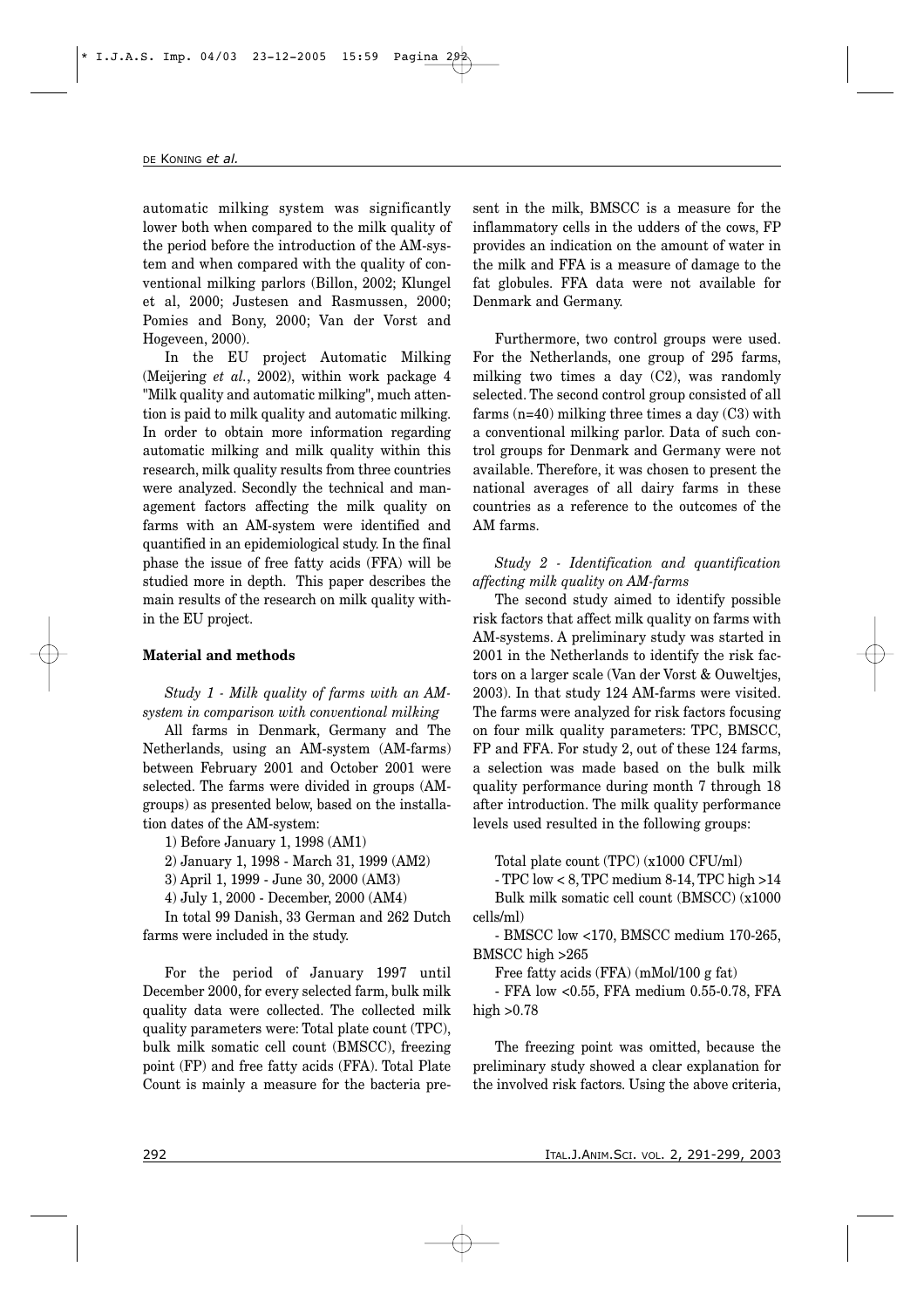28 farms were selected for this study. Automatic milking was introduced on these farms between November 1996 and December 1999.

Milk quality data over the period January 1997 to November 2002 were provided by the national Milk Control Station. For studying the possible risk factors on the farms six sources were used; a questionnaire, a scoring list on management items, the periodic test report of the AM-system, milk recording data, a hygiene check list and available data from the AM management program (Van der Vorst et al, 2003). For the final analysis farms were classified for TPC, BMSCC and FFA in the classes as described, based on their milk quality during the 12 months before the farm was visited. All farms were visited once.

## **Results and discussion**

*Study 1 - Milk quality of farms with an AMsystem in comparison with conventional milking*

Before introduction of the AM-system all groups of farms had similar milk quality, independent of the date of installation of the AM-system. The only exception was that the Dutch conventional farms that milked three times daily had a higher level of FFA in the milk then all other Dutch farms.

After the introduction of the AM-system significant differences were found. The results (predicted means and recalculated geometric means) are presented in Table 1. The average figures of conventional farms (two and three times milking per day) are presented in Table 1 as a reference to the AM-farms. For all three countries and for most milk quality parameters (TPC, BMSCC, FP, FFA) the milk quality was slightly negatively affected after introduction of the AM-system in comparison to the period before. One exception was seen for the BMSCC in Germany, where no significant difference was found between before and after introduction. Before introduction of the AM-system the TPC was comparable to conventional farms in Denmark and The Netherlands. For Germany a lower TPC was found before the introduction of the AM-system than the national average.

Both in Denmark and Germany the BMSCC of the AM-farms before introduction seemed to be slightly higher than the national average BMSCC. Furthermore, the FP increased significantly after introduction of the AM-system both in Germany and The Netherlands by 0.005 °C. The FFA-levels

| farms as reference (Van der Vorst et al, 2002) |               |                |                      |        |                          |           |                       |                             |           |
|------------------------------------------------|---------------|----------------|----------------------|--------|--------------------------|-----------|-----------------------|-----------------------------|-----------|
| Country Group                                  |               | N. of<br>farms | <b>TPC</b><br>Cfu/ml |        | <b>BMSCC</b><br>Cells/ml |           | <b>FP</b><br>°C       | <b>FFA</b><br>Meg/100 g fat |           |
|                                                |               |                |                      |        |                          |           |                       |                             |           |
|                                                |               |                | <b>PM</b>            | GM     | PM                       | <b>GM</b> | <b>PM</b>             | <b>PM</b>                   | <b>GM</b> |
| <b>DK</b>                                      | $C2*$         | All            |                      | 9,000  | $\overline{\phantom{a}}$ | 246,000   |                       |                             |           |
|                                                | Before        | 99             | $2.080*$             | 8,000  | $5.558*$                 | 259,000   |                       |                             |           |
|                                                | After         | 99             | 2.633 <sup>y</sup>   | 14,000 | 5.633                    | 279,000   |                       |                             |           |
| D                                              | $C2*$         | All            | ۰                    | 21,000 | $\overline{\phantom{a}}$ | 181,000   |                       |                             |           |
|                                                | <b>Before</b> | 33             | $2.835^{x}$          | 17,000 | $5.302*$                 | 201,000   | $-0.521$ <sup>*</sup> |                             |           |
|                                                | After         | 33             | 3.033 <sup>y</sup>   | 21,000 | $5.313*$                 | 203,000   | $-0.516$ <sup>y</sup> |                             |           |
| <b>NL</b>                                      | $C2*$         | 295            | 1.995                | 7,000  | 5.169                    | 176,000   | $-0.521$              | $-0.8142$                   | 0.44      |
|                                                | $C3*$         | 40             | 2.016                | 8,000  | 5.214                    | 184,000   | $-0.522$              | $-0.5870$                   | 0.56      |
|                                                | Before        | 262            | 2.006 <sup>x</sup>   | 7,000  | $5.138*$                 | 170,000   | $-0.522^{\times}$     | $-0.9310*$                  | 0.39      |
|                                                | After         | 262            | 2.559 <sup>y</sup>   | 13,000 | $5.320^{\circ}$          | 204,000   | $-0.517y$             | $-0.5569$                   | 0.57      |

Table 1. Predicted Log means (PM) and recalculated geometric means (GM) before versus after introduction of the AM system, with figures of conventional ge as reference (Van der Verst et

*\* sections not included in model / x and y = averages with different superscripts within each column and country differ significantly (p<0,05)*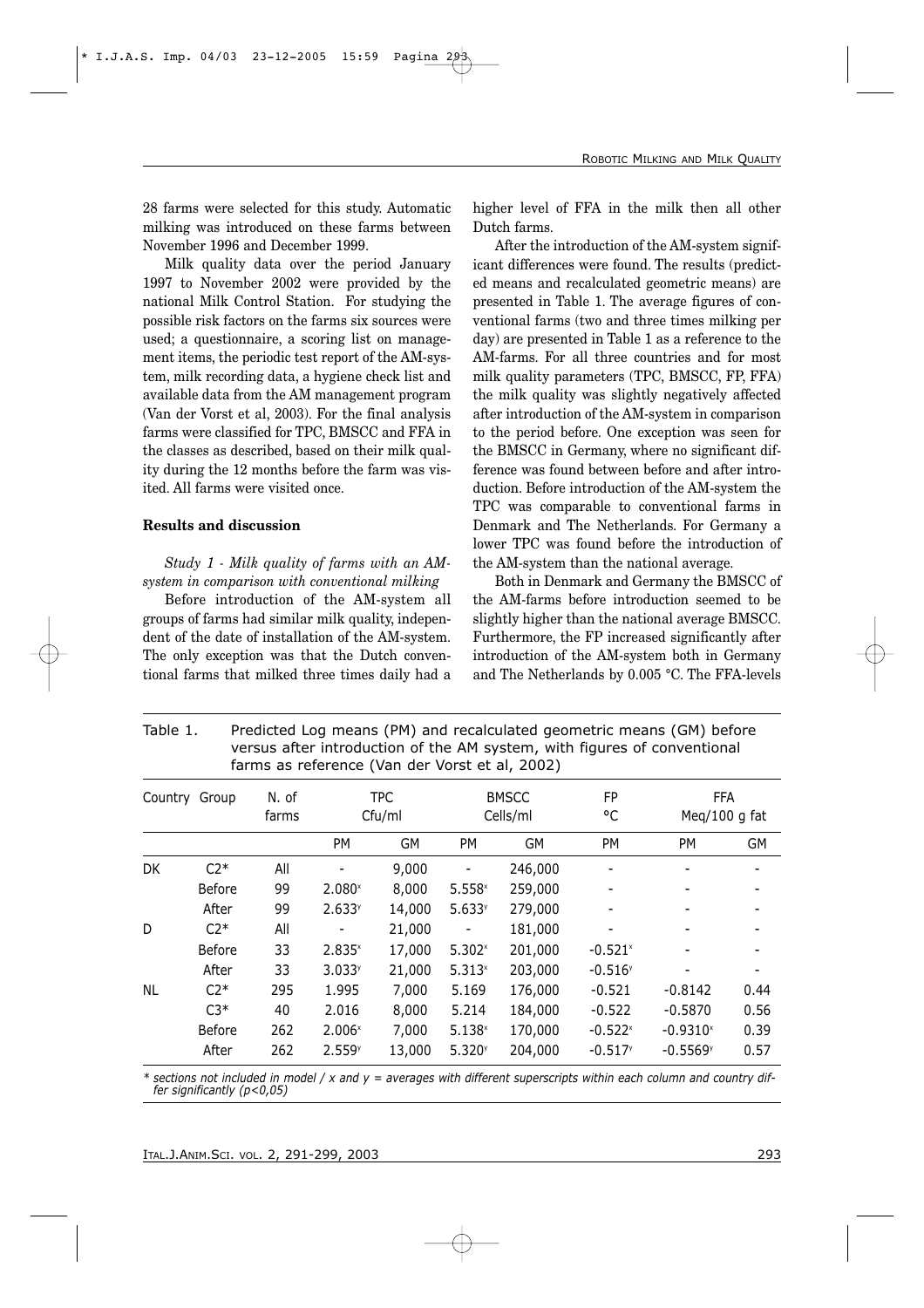in The Netherlands show an increase from 0.39 to 0.57 meq/100 g fat after introduction.

For all countries the variation in the levels of TPC, BMSCC, FP and FFA could generally be explained by similar variables. Differences between the AM-brands explained 32% percent of the variation in TPC, 30% was explained by installation period and 22% by farm effect. Regarding BMSCC, 56% of the variation could be explained by the farm differences. For the FP 62% could be explained by differences in AM-brand and the last parameter, FFA, was mainly influenced by the interaction of time and the farm (58%) but also for 26% by differences in brand. Therefore, farm and time differences and the make of AM-system seem to play a great role in the variation of the outcomes of milk quality results.

### *Course of TPC*

No significant differences were found in the average TPC between the different AM-groups (AM1-AM4) after introduction of the AM-system for all countries. However, differences in tendencies can be seen. To illustrate this, the course of TPC for the Dutch dairy farms milking with an AM system is presented in Figure 1. As a reference

the mean values of the conventional farms, C2 and C3, are also given. All TPC levels for the AM groups are higher than the reference values of the conventional farms. During the first 45 days after introduction in all groups a quick increase of TPC is noted. After this time the TPC seems to stabilize for all four groups. The same result can be found on Danish and German farms.

### *Course of BMSCC*

Regarding the course of BMSCC after introduction again similar patterns were found for all three countries. During and just after introduction BMSCC increased slightly. However, after some time the BMSCC decreased in all countries to the same level as the conventional farms. The strongest decrease was found in Denmark (see Figure 2) where the AM3 group (largest number of farms) already reached the conventional level in about 110 days after introduction of the AM system.

#### *Courses of FP and FFA*

Regarding the course of FP, an increase was seen immediately after introduction of the AMsystem and the level remained substantially higher. Little fluctuation was found after introduction. Regarding FFA the increase is less impulsive



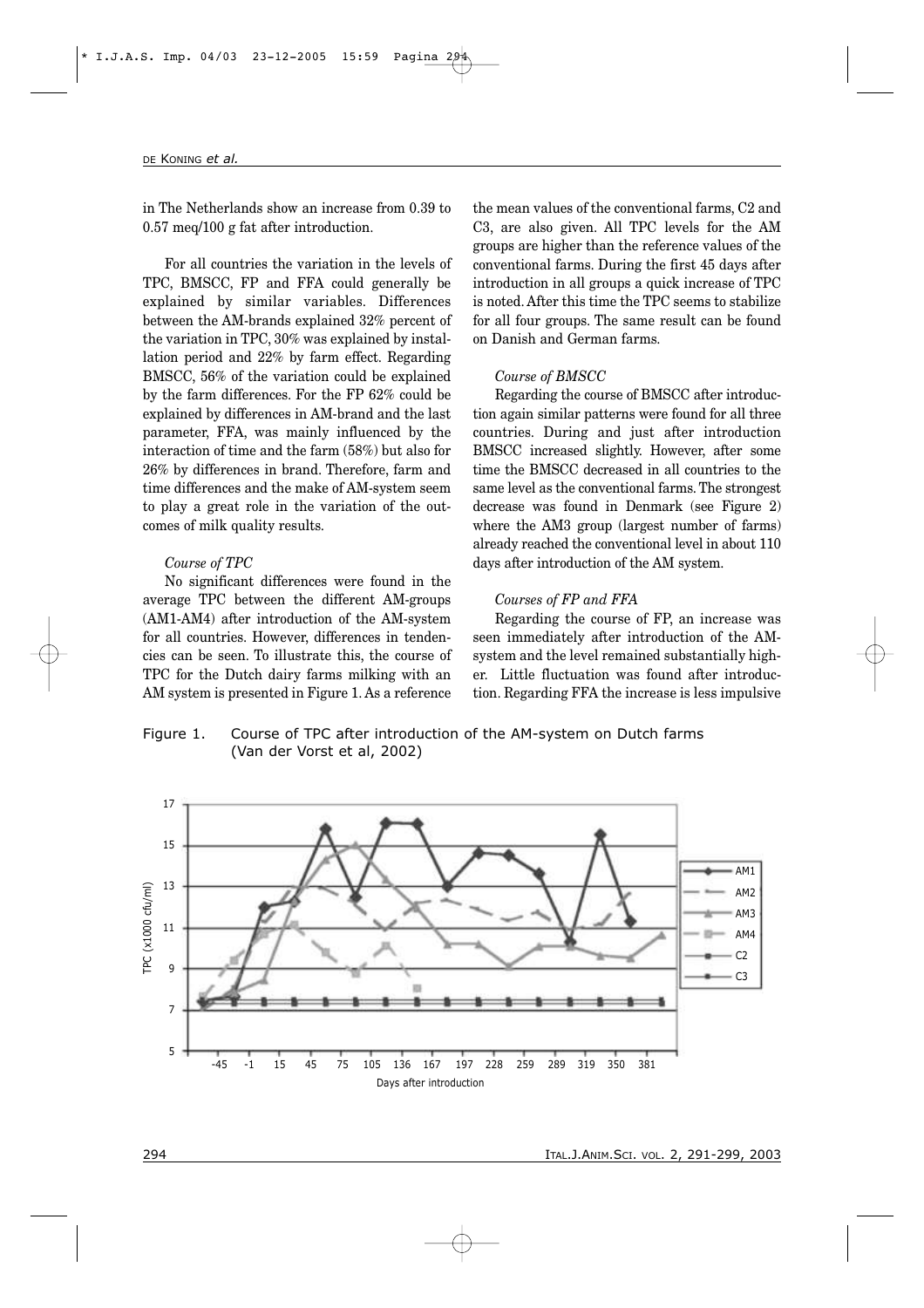after introduction. However it appears to rise slowly (Figure 3).

After 6 months the FFA-level of the AM2 and AM3 group was significantly higher than on the conventional farms that milk twice daily (C2). No difference was found when comparing with the C3 group during 1,5 years after introduction. The significant difference with the C2 group, on the other hand, was still found at the end of year 2 after introduction of the AM system. As mentioned before, it is known that the milking frequency has an increasing effect on FFA (Klei et al, 1997). However, on the AM-farms it appears as if the FFA keeps increasing, although average milking frequency is less than 3 milkings per day.

Figure 2. Course of BMSCC after introduction of the AM-system on Danish farms (Van der Vorst et al, 2002)



Figure 3. Course of FFA of four groups of Dutch AM-farms after introduction of the AM system (Van der Vorst et al, 2002)

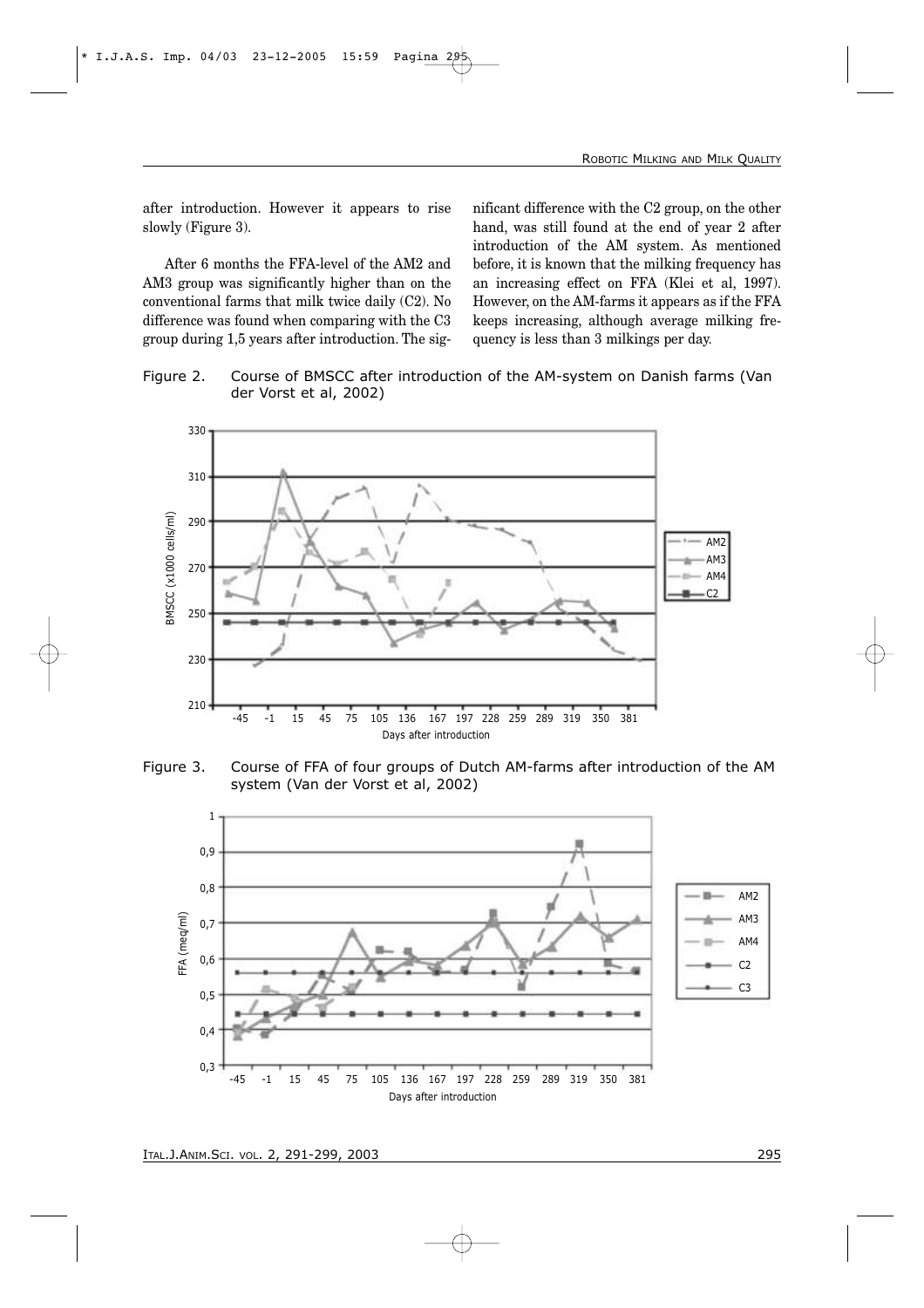As shown before, the introduction of the AMsystem has a slight negative effect on the milk quality (Billon, 2001; Klungel et al, 2000; Justesen and Rasmussen, 2000; Pomies and Bony, 2000; Van der Vorst and Hogeveen, 2000, Rasmussen et al, 2002). However, in this study no significant differences were found between the different groups of farms (AM1-AM4) according to their date of installation in contradiction to earlier results where difference were shown between the AM1 and AM2 group (Van der Vorst and Hogeveen, 2000). In comparison to that study, study 1 had more data available over a longer period before and after introduction of the AM-system. As can be seen in Figure 1 and 2 TPC and BMSCC increase directly after introduction and then stabilize after some time. The point of stabilization for the four groups is around the same level for TPC, BMSCC, FP and FFA. Therefore, the longer the period after introduction is taken into account, the fewer differences will be found between the overall averages of the different groups.

The increases of the four milk quality parameters after introduction of the AM-system are relatively small, especially when compared with the European penalty limits. Besides substantial farm effects, for several milk quality parameters most variation could also be explained by differences over time and between brands. Farm effects are mainly based on management, time effects on changes over time such as seasonal effects and the brand effects are mainly based on the technique. Most probably interactions between these factors play an important role in affecting milk quality.

# *Study 2 - Identification and quantification affecting milk quality on AM-farms*

The analysis of the data of the 28 farms in this study showed that size of milk quota and numbers of cows milked were not related to milk quality. The results showed a significant relationship between the production level after introduction with TPC and BMSCC. Both were lower for higher yielding herds. The results largely agree with those of the Dutch study on 124 farms in the Netherlands (Van der Vorst & Ouweltjes, 2003). Free Fatty Acid level was not significantly related to production level, but on average herds with higher yielding cows, had higher FFA levels in the bulk milk.

Mastitis incidence was on average estimated at 22%, with a range from 0 to 71%. The estimated incidence was not related to milk quality. The farmers were asked about their opinion on conductivity as a tool to control mastitis. Only 2 farmers considered it useless, most farmers (25) regarded it as necessary. Five of them judged it as very useful. There was no significant difference in milk quality between farmers with different judgments. Half of the farmers used synthetic rubber liners, the other half used silicon liners. The type of liner used was not related to milk quality. Earlier replacement of liners tended to relate to a lower BMSCC. On average TPC and FFA levels were also lower with earlier replacement, but these relationships were not significant. The maximum interval between main cleaning cycles of the milking unit varied from 8 to 15 hours. The length of this interval seemed not to be related to milk quality. Most farmers spent more time between the cows and on management programs, and less time on cleaning and other activities around milking. This however, was not related to milk quality. On average the farmers reported to have more than 2 hours of labour time saved each day, with a range from 0 to 8 hours. The amount of saved labour was not related to milk quality.

Hygiene appeared to be important for TPC as well as for BMSCC. Both milk quality parameters showed increased values on farms with a poor overall hygiene. The TPC value was related to hygiene in the clean part of the AM-system and the waiting area. Also the overall impression of the farm was related to TPC. The relationship with hygiene is logical because with a poor hygiene, the chance for bacterial growth and the chance of contamination of milk increase. However, a direct relationship between hygiene on the farm and TPC is difficult to prove under experimental conditions (Slaghuis et al, 1991). It was also found that TPC and BMSCC are lower on higher producing farms. It may be that these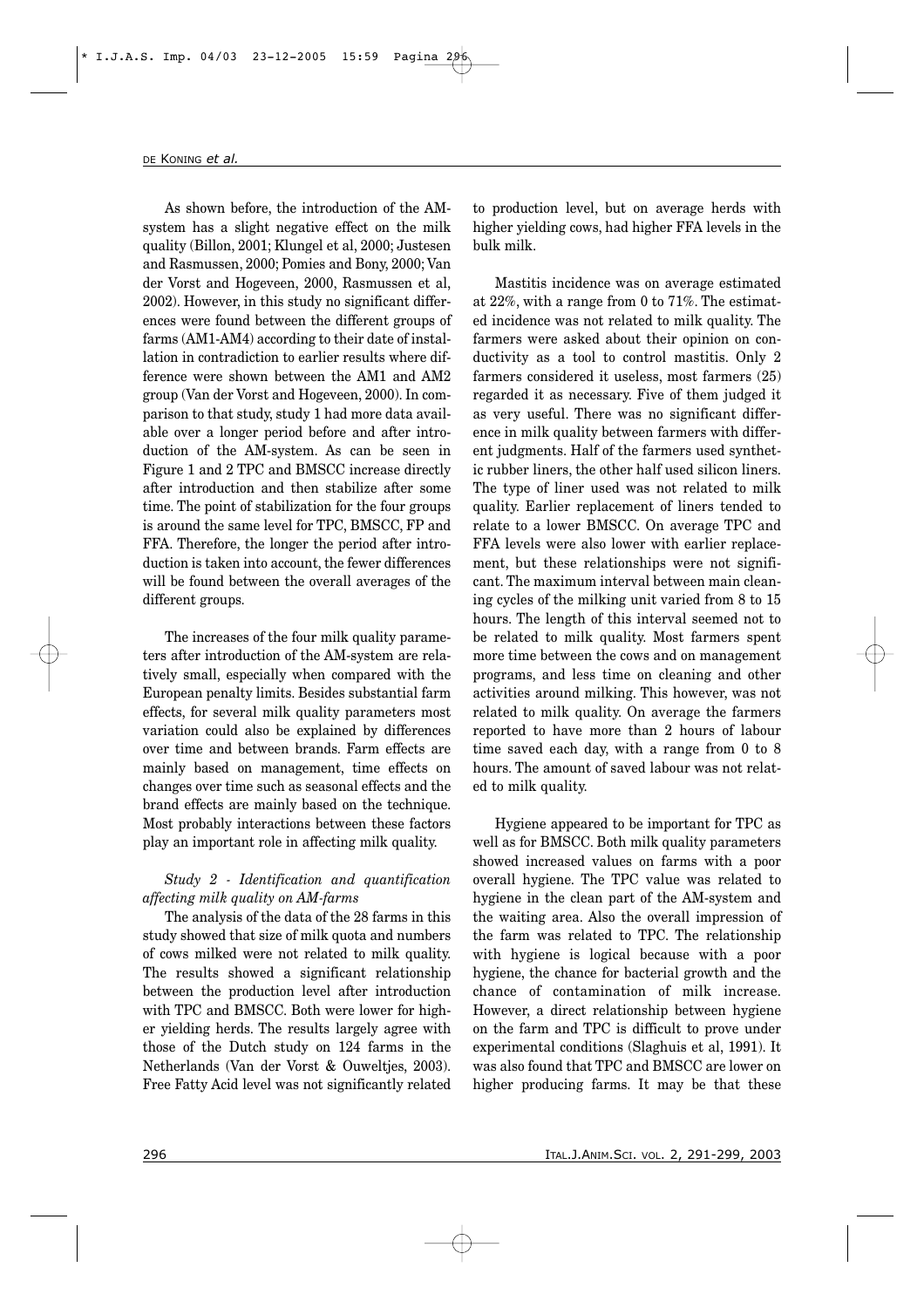farms have better overall management, resulting in a good milk production, animal health and hygiene (De Koning et al, 2002).

It was remarkable that on average farmers replace their teat cup liners (rubber as well as silicon) much too late. Rubber liners were replaced after on average 4636 milkings, silicon liners after 9579 milkings. The analyses showed that a high number of milkings is a risk for increased BMSCC. A technical factor that was also found to be important for BMSCC was the level of air inlet in the teat cups. However, there was an unexpected relationship between air inlet and BMSCC. The results showed a higher air inlet on farms with low BMSCC. Perhaps a higher air inlet might cause less teat washing in the liner.

There are big differences among and within farms in milk quality. Some farms have excellent milk quality results after introduction of the AMsystem, some have a decreased milk quality, while others show incidental peaks in for example bacterial plate count.

## *Free fatty acids*

With increasing milking frequencies, besides an increase in yield, a small decrease in fat and protein content, increases in the free fatty acids levels have been reported (Ipema and Schuiling, 1992, Jellema (1986),Klei et al, 1997). Lipolysis results from the enzymatic hydrolysis of milk fat, causing an accumulation of free fatty acids (FFA) which are responsible for the rancid flavor of milk. The milk fat present in milk fat globules is protected against the action of the endogenous milk lipoprotein lipase enzym (mLPL) by the milk fat globule membrane. If this membrane is disrupted by e.g. agitation, fatty acids can be splitted up from the triglycerides. Another aspect of lipolysis is spontaneous lipolysis which results from the action of intrinsic mLPL and takes place when milk is cooled after milking. The milk fat globule is not disrupted, but some factors present in milk may favor the interaction of mLPL with the triglycerides resulting in a higher degree of FFA.

Several treatments are used to study lipolysis of milk fat by mLPL. Treatments that cause acti-

vation include agitation, homogenization, temperature changes and the addition of blood serum or heparin to milk. Milk from individual cows differs in the susceptibility to these treatments (Jellema, 1975, 1986). The mechanisms of the treatments that promote lipolysis are not clearly understood. In most cases the action of mLPL on cold stored milk fat does not depend on the amount of mLPL that is present in milk (Cartier and Chilliard, 1990). Activators might be related to blood serum components, as addition of blood serum to raw milk may increase the level of free fatty acids (Jellema, 1975,1986). Inhibitors have been determined as proteose pepton component 3 fraction (Cartier *et al.*, 1990). Effects of feeding regimes of cows have been found for poor quality feed (Jellema, 1975), but literature is dated and feeding regimes have been changed.

In study 2, extra attention was paid to the FFA issue. The study showed both technical and management factors influencing FFA. It appeared that a regular check of the attention lists and check of the cleaning system was related to a lower FFA value. This may indicate a better overall management of the farmers who do this regularly. Farms that had more alerts from the cooling system had a higher FFA value than other farms. Unfortunately, the type of alert was not registered. Especially cows in late lactation seemed to be a risk. Their milk is more susceptible to lipolysis than milk from cows in early lactation (Jellema, 1986). A calving pattern spread evenly around the year may decrease the risk of a rise in FFA in a certain period because of the herd being in late lactation. If cows are in late lactation it is important that their milking frequency is not too high.

The technical factors related to FFA, mainly concerned air inlet in the system, bubbling (excessive air inlet) of the milk and a too long post run time of the milk pump, which increases the lipolysis. An interesting aspect is that air inlet in the teat cup seemed to have a positive effect on BMSCC and a negative effect on FFA levels. A remarkable result was that FFA seemed to be related with the number of feeding places and the accessibility of the water trough. The more places at the feeding fence and the better the accessibili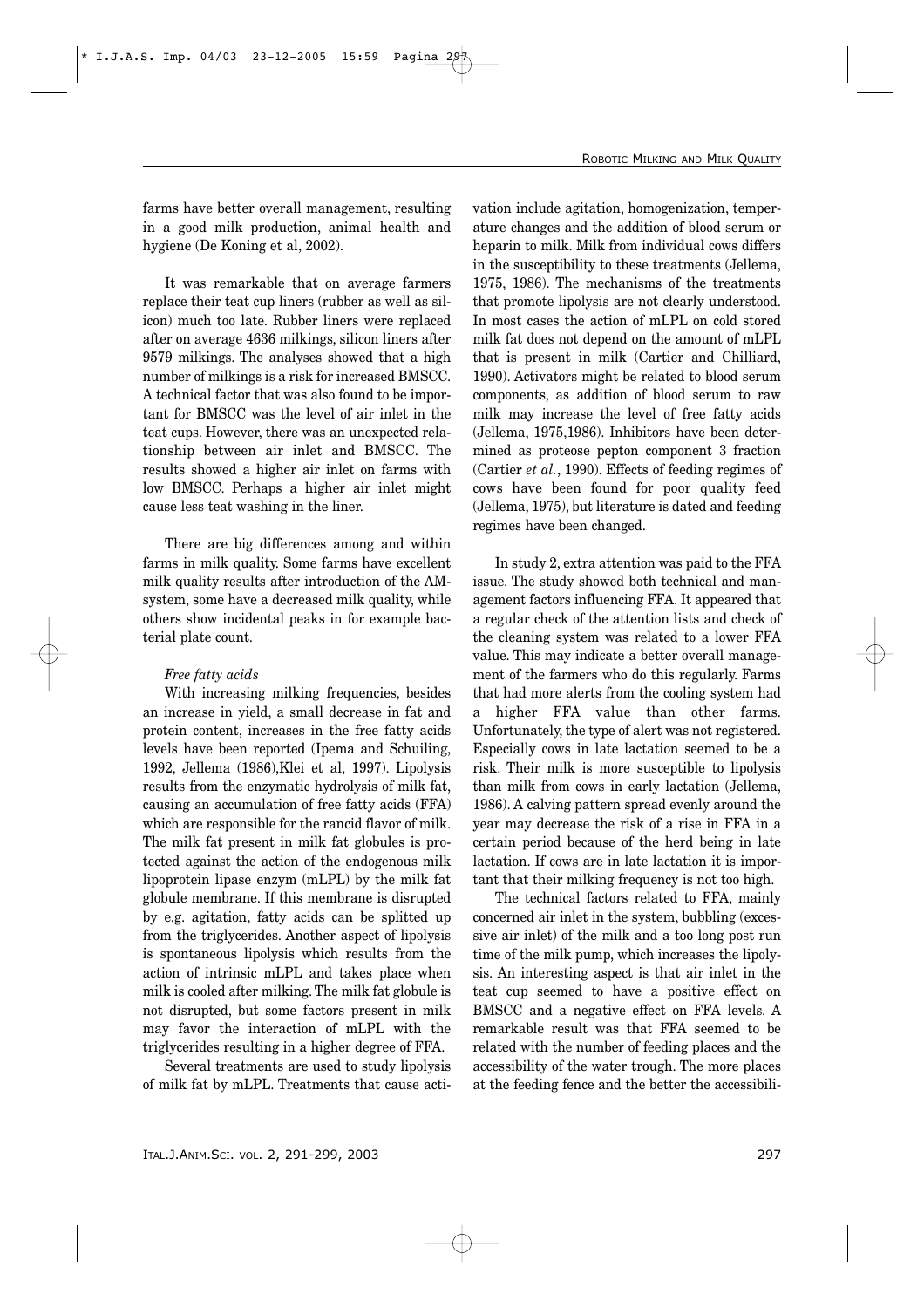ty of the water troughs, the lower the FFA. The exact relationships are unknown, but it may be related to some stress on the cows. It might be that stress induces the susceptibility of the milk to lipolysis, but more research is needed.

### **Conclusions**

Milk quality, to a certain extent, is negatively affected when milking with an automatic milking system. The highest levels for TPC and BMSCC are found in the first six months after introduction. After this period the milk quality slightly improves and all farms more or less stabilize their levels. However, the stable level is still a little above the average of conventional farms. Differences between farms are seen both in averages and in variation. Possible risk factors related with milk quality concerned several general farm characteristics, animal health, AM-system, cleaning and cooling, housing, management of the farmer and the hygiene on the farm. An increased milking frequency is not the only explanation of increased FFA levels. Especially cows in late lactation seemed to be a risk. Technical factors related to FFA mainly concerned the air inlet in the teat cups, bubbling (excessive air inlet) and a too long post run time of the milk pump.

The studies are performed within the EU Project Implications of the introduction of automatic milking on dairy farms (QLK5 2000-31006) as part of the EU-Program Quality of Life and Management of Living resources.

*The content of this publication is the sole responsibility of the authors, and does not necessarily represent the views of the European Commission. Neither the European Commission nor any person acting on behalf of the Commission is responsible for the use that may be made of this information.*

## **REFERENCES**

- BILLON, P., 2002. Il robot di mungitura in Francia. Informatore Agrario. 58(29): 46-48.
- CARTIER, P., CHILLIARD, Y., 1990. Spontaneous lipolysis in bovine milk: combined effects of nine characteristics in native milk. J. Dairy Sci. 73:1178-1186.
- CARTIER, P., CHILLIARD, Y., PAQUET, D., 1990. Inhibiting and activating effcts of skim milks and proteosepeptone fractions on spontaneous lipolysis and purefied lipoprotein lipase activity in bovine milk. J. Dairy Sci. 73:1173-1177.
- DE KONING, K., VAN DER VORST, Y., MEIJERING, A., 2002. Automatic milking experience and development in Europe. pp 1-11 (sect. 1) in Proc.  $1<sup>st</sup>$  North Am. Conf. on Robot Milking, Toronto, Canada. Wageningen Academic Publishers, The Netherlands.
- IPEMA, A.H., SCHUILING, E., 1992. Free fatty acids; influence of milking frequency. pp 491-496 in Proc. Symp. Prospects for Automatic Milking, EAAP Publ. 65, Wageningen, The Netherlands.
- JELLEMA, A., 1975. Susceptibility of bovine milk to lipolysis. Neth. Milk Dairy J. 29:145-152.
- JELLEMA, A., 1986. Some factors affecting the susceptibility of raw cow milk to lipolysis. Milchwissenschaft. 41:553-558.
- JUSTESEN, P., RASMUSSEN, M.D., 2000. Improvement of milk quality by the Danish AMS self-monitoring program. pp 83-88 in Proc. Int. Symp. on Robotic Milking, Lelystad, The Netherlands.
- KLEI, L. R., LYNCH, J. M., BARBANO, D.M., OLTENACU, P.A., LEDNOR, A.J., BANDLER, D.K., 1997. Influence of milking three times a day on milk quality, J. Dairy Sci. 80: 427-436.
- KLUNGEL, G.H.,. SLAGHUIS, B.A., HOGEVEEN, H., 2000. The effect of the introduction of automatic milking on milk quality, J. Dairy Sci. 83:1998-2003.
- MEIJERING, A., VAN DER VORST, Y., DE KONING, K., 2002. Implications of the introduction of automatic milking on dairy farms, an extended integrated EU project. pp 29-38 (sect. 1) in Proc.  $1<sup>st</sup>$  North Am. Conf. on Robot Milking, Toronto, Canada. Wageningen Academic Publishers, The Netherlands.
- POMIES, D., BONY, J., 2000. Comparison of hygienic quality of milk collected with a milking robot vs. with a conventional milking parlor. pp 122-123 in Proc. Int. Symp. on Robotic Milking, Lelystad, The Netherlands.
- RASMUSSEN, M.D., BJERRING, M., JUSTESEN, P., JEPSEN, L., 2002. Milk quality on Danish farms with automatic milking systems. J. Dairy Sci. 85: 2869-2878.
- SLAGHUIS, B.A., DE VRIES, T.,.VERHEIJ, J.G.P, 1991. Bacterial load of different materials which can contaminate milk during production. Milchwissenschaft. 46: 574-578.